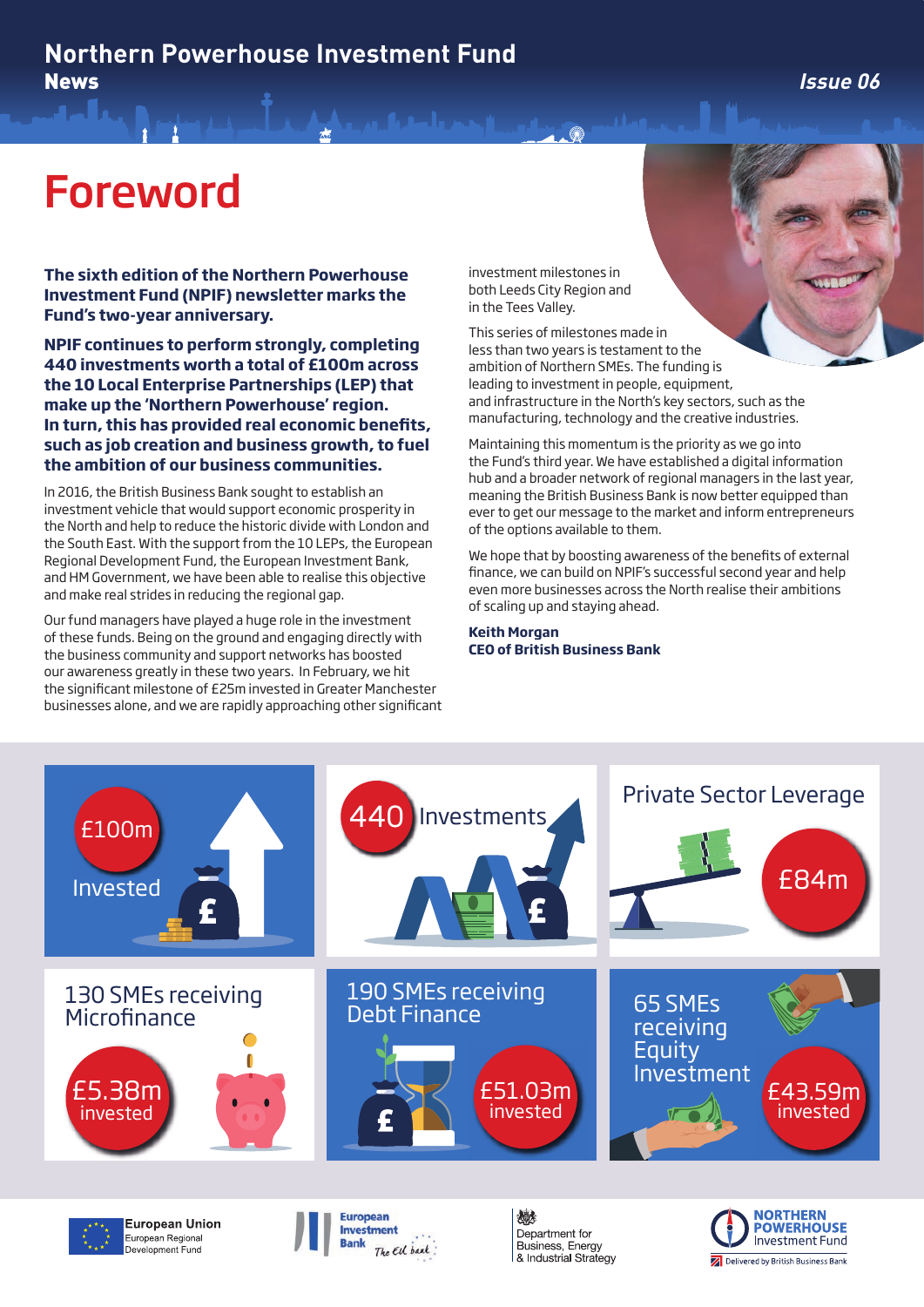# Deal Roundup

**NPIF has remained committed to backing ambitious businesses in the North and a growing number of companies are exercising the funding options available to them.**

### **Here are just some of the transactions we have completed this quarter:**

#### **GW Power**

Humber-based GW Power-Safe is an award-winning business which provides mechanical and electrical installation services. The £100,000 investment from NPIF will support GW Power-Safe as it looks to secure larger contracts and create 10 new jobs.

#### **Creation 360**

Manchester-based product design agency, Creation 360, has plans to develop a new mobile solution for the hospitality and leisure industry after receiving £250,000 from NPIF, which was part of a larger funding round totalling £750,000.

#### **Abingdon Health**

Abingdon Health is a diagnostics company which specialises in 'point of care' tests, to diagnose disease in humans, animals and plants. The £1.5m investment from NPIF – Mercia Equity Finance, will allow the company to fulfil new contract wins and invest in new equipment and processes at its headquarters in York.

#### **Fire Safety Managers**

Fire Safety Managers, which is situated in Chester, delivers lifesaving solutions and training to businesses and education providers across the country. The company secured £35,000 from NPIF as part of their funding round which will be used to create at least three new full-time jobs, invest in marketing and training and achieve accreditations that will enable the business to tender for opportunities for larger multi-nationals.

#### **Connectus**

Yorkshire-headquartered superfast broadband provider, Connectus Group, received £150,000 worth of investment from NPIF to fund a premises refurbishment, additional staff, as well as marketing and website development to support the further expansion of the business.

#### **Phusion**

Teesside-based engineering information management firm Phusion secured a significant six-figure investment from NPIF – FW Capital Debt Finance. The company will invest in product and business development, as well as using the funding to scale up for delivering bigger projects and increase headcount.











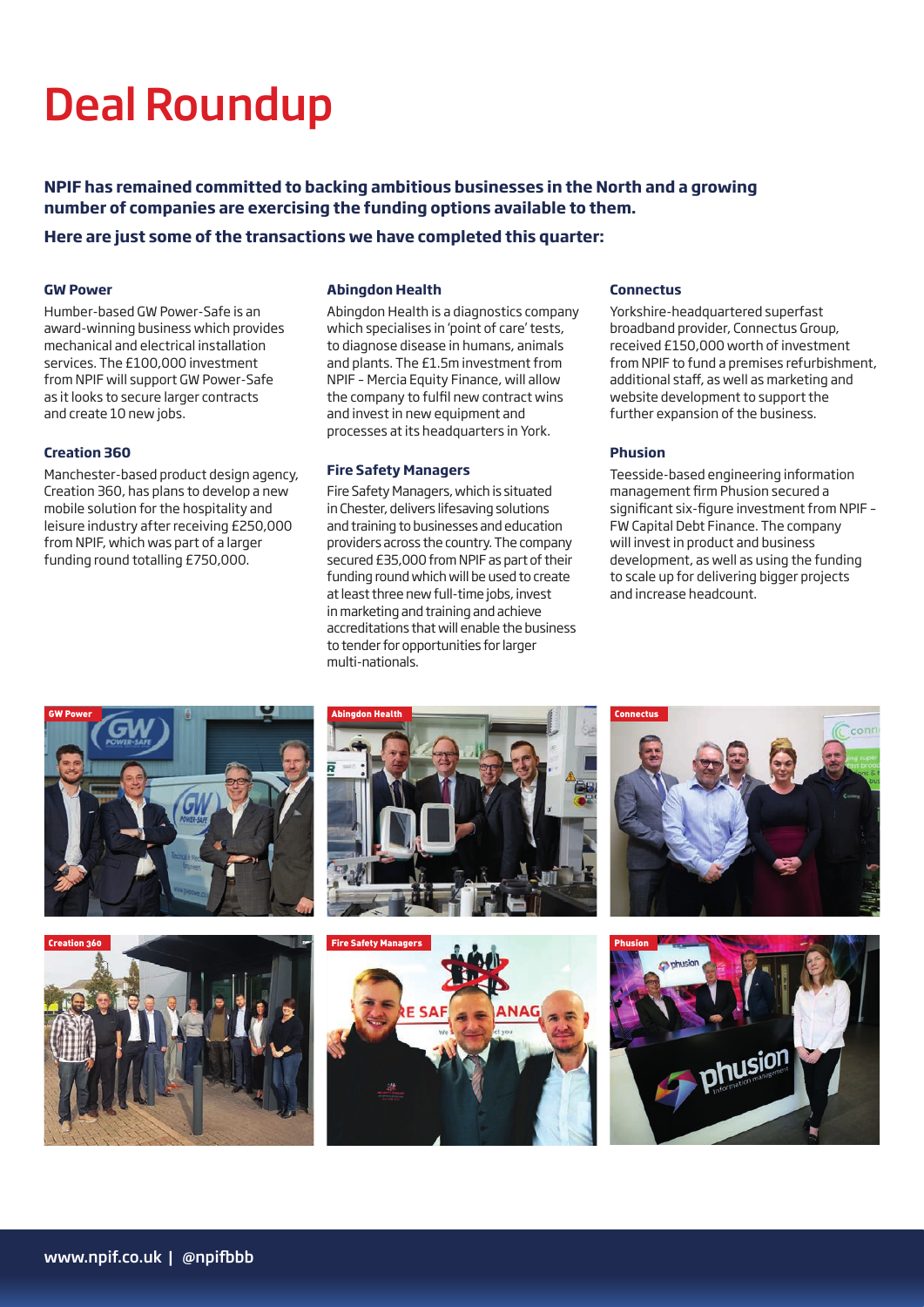## NPIF in its Element with £250,000 investment in Technology Platform:



The investment was made by NPIF – Mercia Equity Finance which is managed by Mercia Fund Managers and part of the Northern Powerhouse Investment Fund.

Founded last year in Sheffield by Dr. Joe Handsaker, Elements is an Internet of Things (IoT) solutions provider for small and micro manufacturers.

The business is developing software solutions that re-purpose consumer technologies for use in manufacturing, with a specific interest in exploring opportunities for wearable technologies in the sector.

Elements' revenue model is to sell lowcost hardware, including smartphones and off-the-shelf proximity sensors for tagging manufacturing materials and to then charge a monthly subscription service fee for the products. This platform will enable small-sized manufacturers to improve their productivity without huge expenditure or the burden of an overlycomplicated Material Requirements Planning system.

The company is already on the path to elevating its business; in March 2018, it won the 'Digital Catapult Hack and Pitch' competition at the Industry 4.0 Summit and has since met with the directors of the Rolls Royce EcoSystem and IoT divisions, in a bid to improve supply chain transparency.

The £250,000 funding will support the company's product portfolio by creating advanced prototypes and validating its market offering. The NPIF investment, which is the only external finance that the company has raised to date, will also be used to secure a premises in Sheffield and hire four new technical and sales staff members.

Since its launch in February 2017, NPIF has delivered Microfinance, Debt Finance and Equity Finance, ranging in size from £25,000 to £2m, to businesses across the 10 Local Enterprise Partnerships (LEP) that make up the 'Northern Powerhouse' region.

#### **Ashwin Kumaraswamy, Investment Director at Mercia Fund Managers, said:**

eleme

"Small and micro firms make up 90 per cent of the UK's manufacturing capacity. Joe and his team of young entrepreneurs have found a way to help them deploy the latest technology to digitise production and enhance quality and productivity."

#### **Sean Hutchinson, Senior Manager at British Business Bank, said:**

"This investment exemplifies the work that NPIF is doing across the North of England. By supporting businesses with the funds to boost headcount and move premises, we are creating a more prosperous regional economy for the future, and in turn helping to reduce the historic regional disparities between the North and the South."

The Northern Powerhouse Investment Fund project is supported financially by the European Union using funding from the European Regional Development Fund (ERDF) as part of the European Structural and Investment Funds Growth Programme 2014-2020 and the European Investment Bank.



## **Microfinance** £25k - £100k



## Debt Finance £100k - £750k





www.npif.co.uk/microfinance www.npif.co.uk/debt-finance www.npif.co.uk/equity-finance